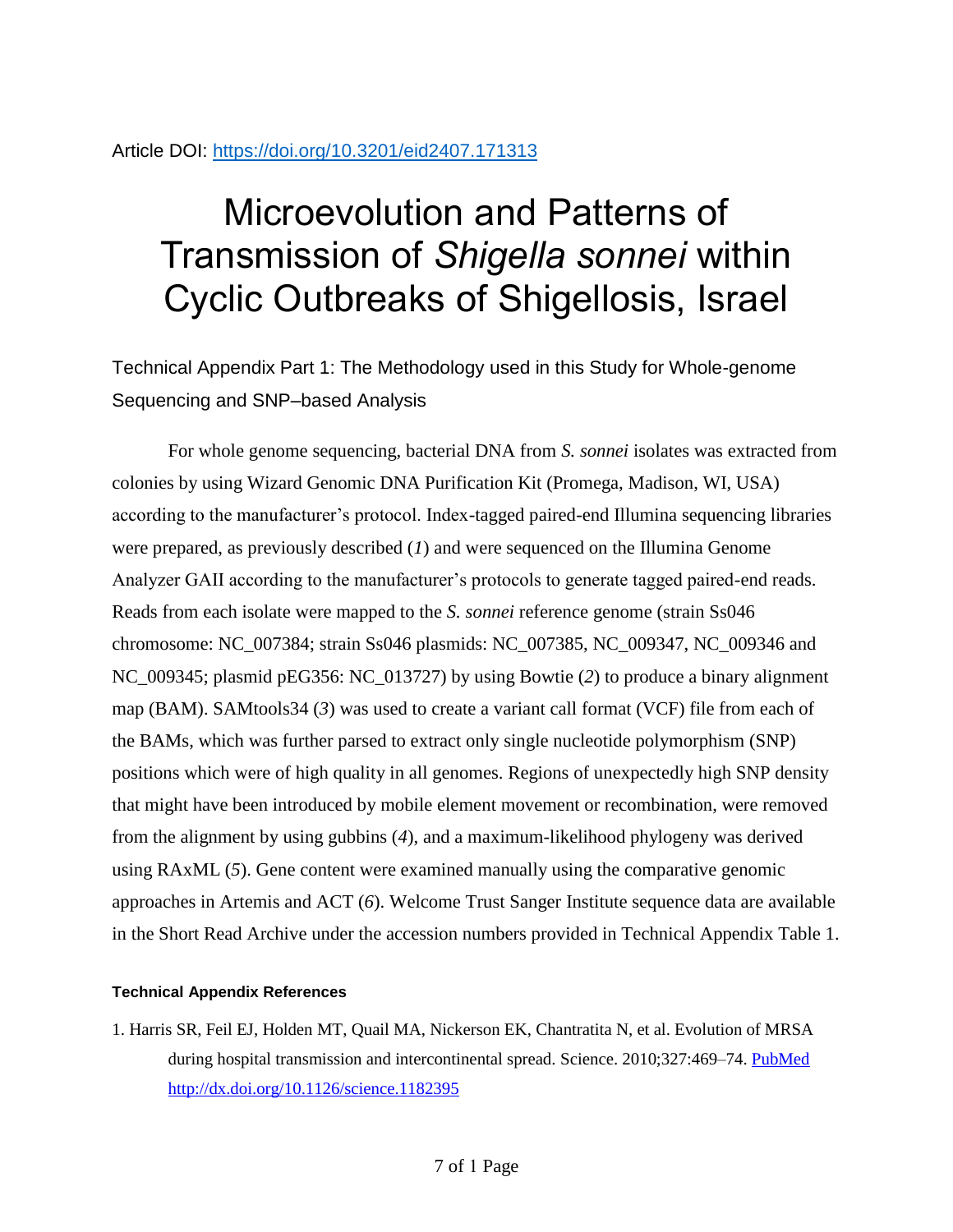- 2. Langmead B, Schatz MC, Lin J, Pop M, Salzberg SL. Searching for SNPs with cloud computing. Genome Biol. 2009;10:R134. [PubMed](https://www.ncbi.nlm.nih.gov/entrez/query.fcgi?cmd=Retrieve&db=PubMed&list_uids=19930550&dopt=Abstract) <http://dx.doi.org/10.1186/gb-2009-10-11-r134>
- 3. Li H, Handsaker B, Wysoker A, Fennell T, Ruan J, Homer N, et al.; 1000 Genome Project Data Processing Subgroup. The sequence alignment/map format and SAMtools. Bioinformatics. 2009;25:2078–9. [PubMed](https://www.ncbi.nlm.nih.gov/entrez/query.fcgi?cmd=Retrieve&db=PubMed&list_uids=19505943&dopt=Abstract) <http://dx.doi.org/10.1093/bioinformatics/btp352>
- 4. Croucher NJ, Page AJ, Connor TR, Delaney AJ, Keane JA, Bentley SD, et al. Rapid phylogenetic analysis of large samples of recombinant bacterial whole genome sequences using Gubbins. Nucleic Acids Res. 2015;43:e15. [PubMed](https://www.ncbi.nlm.nih.gov/entrez/query.fcgi?cmd=Retrieve&db=PubMed&list_uids=25414349&dopt=Abstract) <http://dx.doi.org/10.1093/nar/gku1196>
- 5. Stamatakis A. RAxML-VI-HPC: maximum likelihood-based phylogenetic analyses with thousands of taxa and mixed models. Bioinformatics. 2006;22:2688–90. [PubMed](https://www.ncbi.nlm.nih.gov/entrez/query.fcgi?cmd=Retrieve&db=PubMed&list_uids=16928733&dopt=Abstract) <http://dx.doi.org/10.1093/bioinformatics/btl446>
- 6. Carver T, Harris SR, Berriman M, Parkhill J, McQuillan JA. Artemis: an integrated platform for visualization and analysis of high-throughput sequence-based experimental data. Bioinformatics. 2012;28:464–9. [PubMed](https://www.ncbi.nlm.nih.gov/entrez/query.fcgi?cmd=Retrieve&db=PubMed&list_uids=22199388&dopt=Abstract) <http://dx.doi.org/10.1093/bioinformatics/btr703>
- 7. Holt KE, Baker S, Weill FX, Holmes EC, Kitchen A, Yu J, et al. *Shigella sonnei* genome sequencing and phylogenetic analysis indicate recent global dissemination from Europe. Nat Genet. 2012;44:1056–9. [PubMed](https://www.ncbi.nlm.nih.gov/entrez/query.fcgi?cmd=Retrieve&db=PubMed&list_uids=22863732&dopt=Abstract) <http://dx.doi.org/10.1038/ng.2369>

Technical Appendix Part 2: Israeli sub-clade positions within the global *S. sonnei* phylogeny determined by Holt et al. (*7*)

| Technical Appendix Table 1. Accession numbers for the 281 isolates included in this study. |  |  |
|--------------------------------------------------------------------------------------------|--|--|
|--------------------------------------------------------------------------------------------|--|--|

| Identification number | Accession number |
|-----------------------|------------------|
| 22672674              | ERR190914        |
| 26986104              | ERR190906        |
| 29022762              | ERR190916        |
| 35527695              | ERR190911        |
| 36230921              | ERR190913        |
| 36234868              | ERR190907        |
| 36303731              | ERR190915        |
| 36314706              | ERR190910        |
| 36314959              | ERR190908        |
| 36860531              | ERR190909        |
| 36860548              | ERR190912        |
| 36861682              | ERR190917        |
| 36991242              | ERR190905        |
| 44773052              | ERR211146        |
| 90931857              | ERR211147        |
| 37975463              | ERR211148        |
| 94081275              | ERR211149        |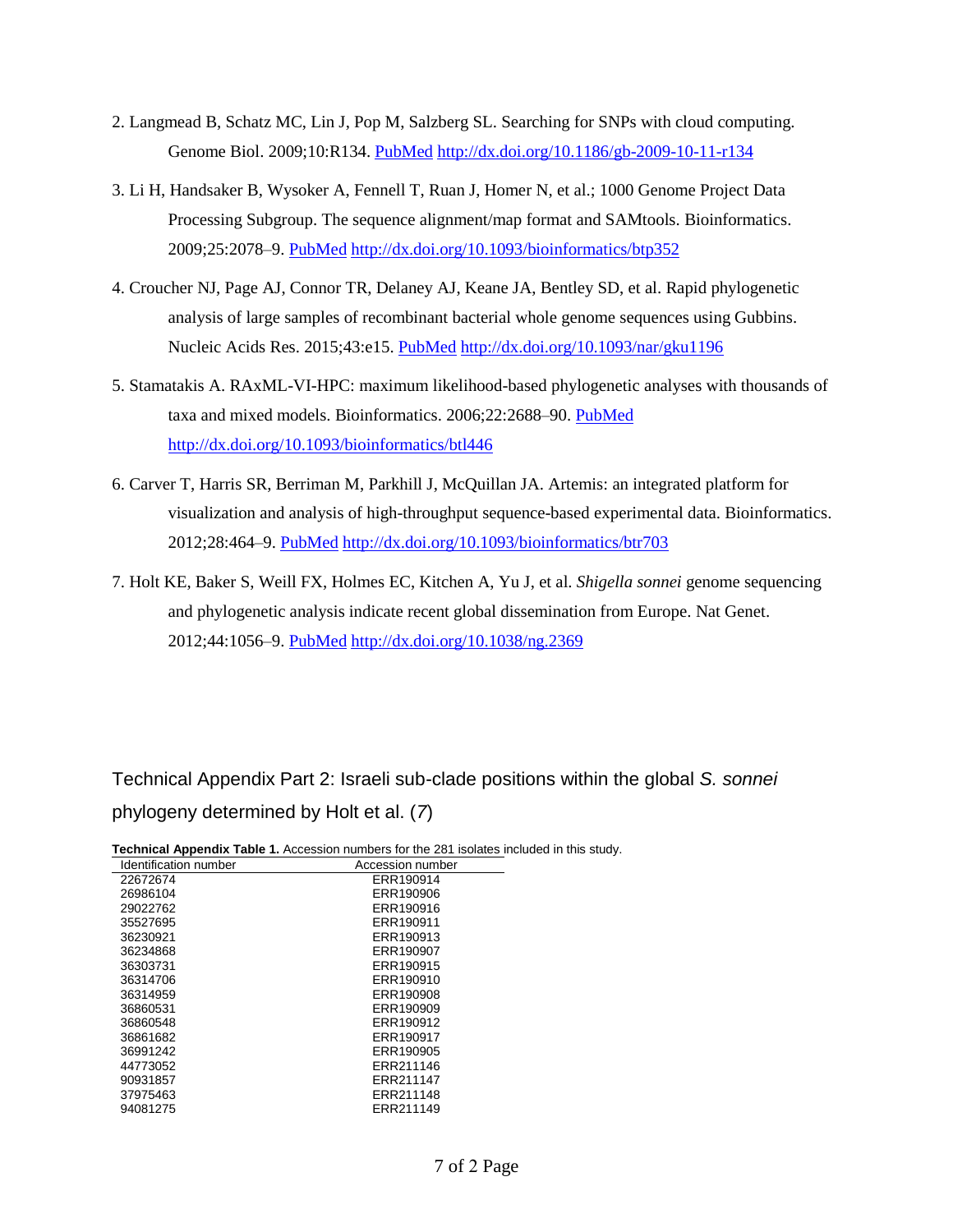| Identification number | Accession number       |
|-----------------------|------------------------|
| 44672409              | ERR211150              |
| 44964030              | ERR211151              |
| 44942670              | ERR211152<br>ERR211153 |
| 37514976<br>37370664  | ERR211154              |
| 92497764              | ERR211155              |
| 44781973              | ERR211156              |
| 92497962              | ERR211157              |
| 44781873              | ERR211158              |
| 102735                | ERR190851              |
| 109112                | ERR190852              |
| 109113                | ERR190853              |
| 109114                | ERR190854              |
| 109171                | ERR190855              |
| 109201<br>109251      | ERR190856<br>ERR190857 |
| 109275                | ERR190858              |
| 109280                | ERR190859              |
| 109295                | ERR190860              |
| 109305                | ERR190861              |
| 109310                | ERR190862              |
| 124327                | ERR190893              |
| 124332                | ERR190894              |
| 124342                | ERR190895              |
| 124357                | ERR190896              |
| 124496                | ERR190902              |
| 124511<br>124521      | ERR190903<br>ERR190904 |
| 124528                | ERR190899              |
| 124553                | ERR190901              |
| 124558                | ERR190900              |
| 124561                | ERR190897              |
| 124566                | ERR190898              |
| 75544                 | ERR190745              |
| 75637                 | ERR190746              |
| 75643                 | ERR190747              |
| 75645<br>75659        | ERR190748<br>ERR190749 |
| 75668                 | ERR190750              |
| 75672                 | ERR190751              |
| 75676                 | ERR190752              |
| 75677                 | ERR190753              |
| 75679                 | ERR190754              |
| 75684                 | ERR190755              |
| 75686                 | ERR190756              |
| 75691                 | ERR190757<br>ERR190758 |
| 75693<br>75887        | ERR190759              |
| 75915                 | ERR190760              |
| 77231                 | ERR190761              |
| 77257                 | ERR190762              |
| 80080                 | ERR190763              |
| 80113                 | ERR190764              |
| 82064                 | ERR190767              |
| 82205                 | ERR190768              |
| 82541                 | ERR190769<br>ERR190770 |
| 82721<br>82723        | ERR190771              |
| 82817                 | ERR190772              |
| 82896                 | ERR190773              |
| 83010                 | ERR190774              |
| 83011                 | ERR190775              |
| 83361                 | ERR190776              |
| 83588                 | ERR190777              |
| 83589                 | ERR190778              |
| 85001                 | ERR190779              |
| 85002                 | ERR190780              |
| 85359<br>85362        | ERR190781<br>ERR190782 |
|                       |                        |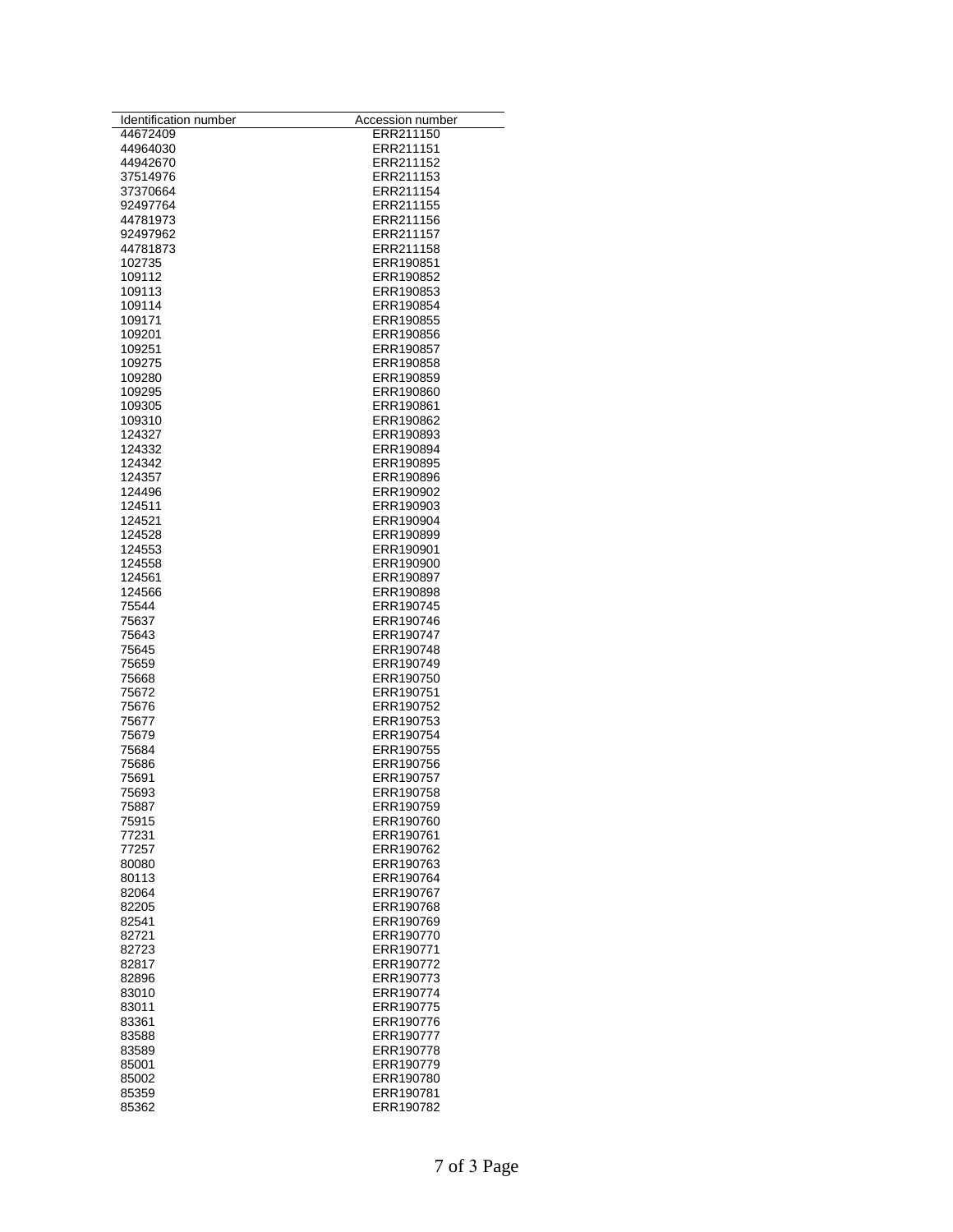| Identification number | Accession number       |
|-----------------------|------------------------|
| 85516                 | ERR190783              |
| 85674                 | ERR190784              |
| 85715<br>85719        | ERR190785<br>ERR190786 |
| 85720                 | ERR190787              |
| 85721                 | ERR190788              |
| 86255                 | ERR190789              |
| 86278                 | ERR190790              |
| 86283                 | ERR190791              |
| 86298                 | ERR190792              |
| 86318                 | ERR190793              |
| 86323                 | ERR190794              |
| 86328                 | ERR190795              |
| 87006                 | ERR190796              |
| 87016                 | ERR190797              |
| 87026                 | ERR190798              |
| 87036                 | ERR190799<br>ERR190800 |
| 87065<br>87669        | ERR190801              |
| 87670                 | ERR190802              |
| 87772                 | ERR190803              |
| 87780                 | ERR190804              |
| 88371                 | ERR190805              |
| 89349                 | ERR190806              |
| 92353                 | ERR190807              |
| 92360                 | ERR190808              |
| 93028                 | ERR190809              |
| 93522                 | ERR190810              |
| 94160                 | ERR190811              |
| 94817                 | ERR190812              |
| 94818                 | ERR190813              |
| 94824                 | ERR190814              |
| 94825<br>95013        | ERR190815<br>ERR190816 |
| 95014                 | ERR190817              |
| 95015                 | ERR190818              |
| 95233                 | ERR190819              |
| 95234                 | ERR190820              |
| 95522                 | ERR190821              |
| 95529                 | ERR190822              |
| 95641                 | ERR190823              |
| 95776                 | ERR190824              |
| 95780                 | ERR190825              |
| 96428                 | ERR190826              |
| 96548                 | ERR190827              |
| 96754<br>96801        | ERR190828<br>ERR190829 |
| 96851                 | ERR190830              |
| 96924                 | ERR190831              |
| 97043                 | ERR190832              |
| 97044                 | ERR190833              |
| 97382                 | ERR190834              |
| 98274                 | ERR190835              |
| 98284                 | ERR190836              |
| 98904                 | ERR190837              |
| 98909                 | ERR190838              |
| 99020                 | ERR190839<br>ERR190840 |
| 99040<br>99362        | ERR190841              |
| 99366                 | ERR190842              |
| 99382                 | ERR190843              |
| 99383                 | ERR190844              |
| 99441                 | ERR190845              |
| 99442                 | ERR190846              |
| 99443                 | ERR190847              |
| 99444                 | ERR190848              |
| 99608                 | ERR190849              |
| 99767                 | ERR190850              |
| 143038                | ERR319184              |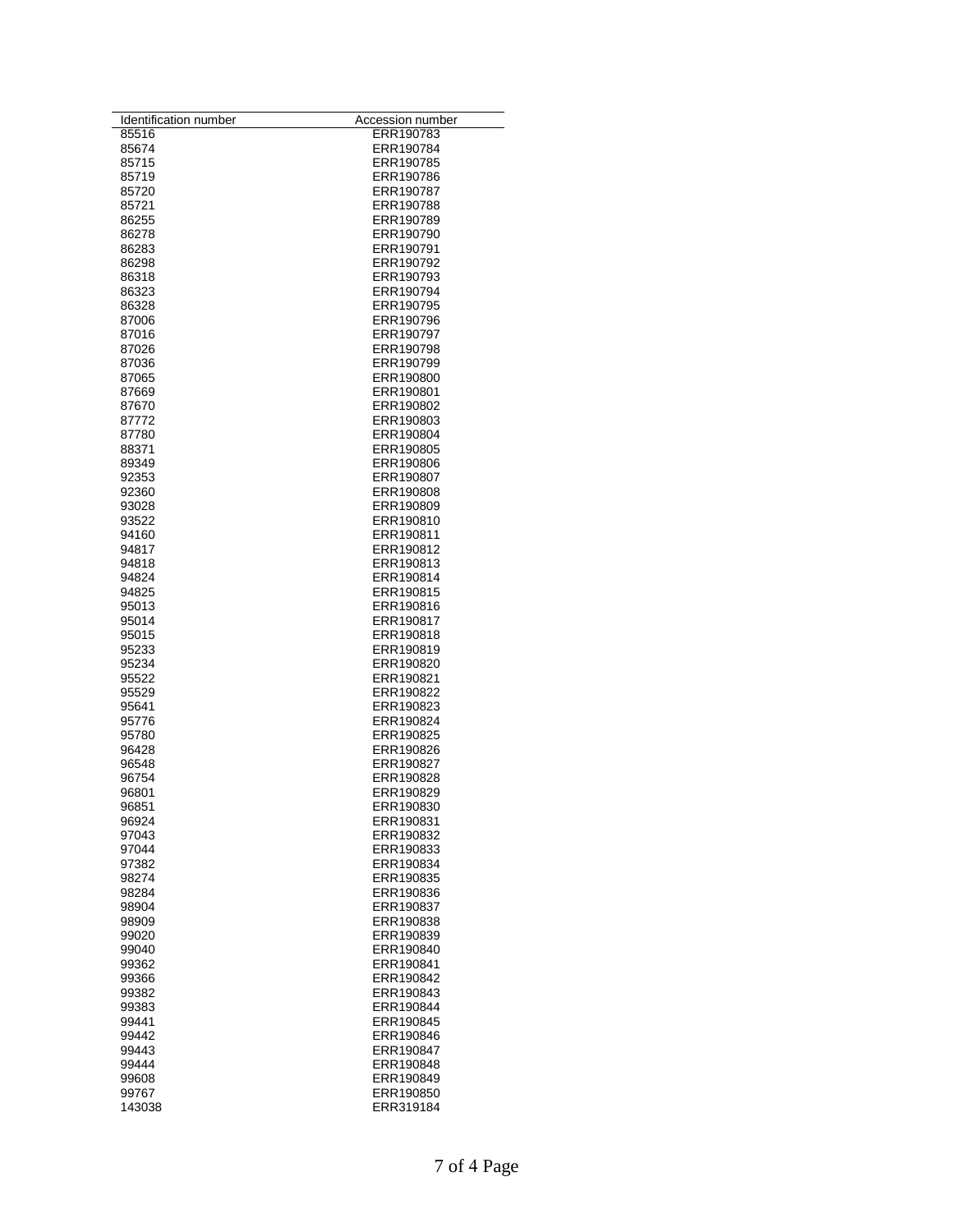| Identification number | Accession number       |
|-----------------------|------------------------|
| 143094                | ERR319185              |
| 143098                | ERR319186              |
| 143099                | ERR319187              |
| 143100                | ERR319188              |
| 143101                | ERR319189              |
| 143102                | ERR319190              |
| 143105<br>143204      | ERR319191<br>ERR319192 |
| 143205                | ERR319193              |
| 143207                | ERR319194              |
| 143208                | ERR319195              |
| 143209                | ERR319196              |
| 143267                | ERR319197              |
| 143269                | ERR319198              |
| 143411                | ERR319199              |
| 143413                | ERR319200              |
| 143414                | ERR319201              |
| 143415                | ERR319202              |
| 143558                | ERR319203              |
| 143560                | ERR319204              |
| 143561                | ERR319205              |
| 143562                | ERR319206              |
| 143563                | ERR319207              |
| 143564                | ERR319208              |
| 143701<br>143702      | ERR319209<br>ERR319210 |
| 143703                | ERR319211              |
| 143704                | ERR319212              |
| 143778                | ERR319213              |
| 143779                | ERR319214              |
| 143780                | ERR319215              |
| 143781                | ERR319216              |
| 143953                | ERR319217              |
| 143969                | ERR319218              |
| 143970                | ERR319219              |
| 143981                | ERR319220              |
| 143982                | ERR319221              |
| 143983                | ERR319222              |
| 143985                | ERR319223              |
| 143986                | ERR319224              |
| 144205<br>144217      | ERR319225<br>ERR319226 |
| 144226                | ERR319227              |
| 144237                | ERR319228              |
| 144239                | ERR319229              |
| 144241                | ERR319230              |
| 144256                | ERR319231              |
| 144259                | ERR319232              |
| 144260                | ERR319233              |
| 144263                | ERR319234              |
| 144267                | ERR319235              |
| 144277                | ERR319236              |
| 144279                | ERR319237              |
| 144280                | ERR319238              |
| 144281                | ERR319239              |
| 144286                | ERR319240              |
| 144287                | ERR319241              |
| 144288<br>144290      | ERR319242<br>ERR319243 |
| 144291                | ERR319244              |
| 144303                | ERR319245              |
| 144353                | ERR319246              |
| 144357                | ERR319247              |
| 144358                | ERR319248              |
| 144366                | ERR319249              |
| 144367                | ERR319250              |
| 144368                | ERR319251              |
| 144371                | ERR319252              |
| 144374                | ERR319253              |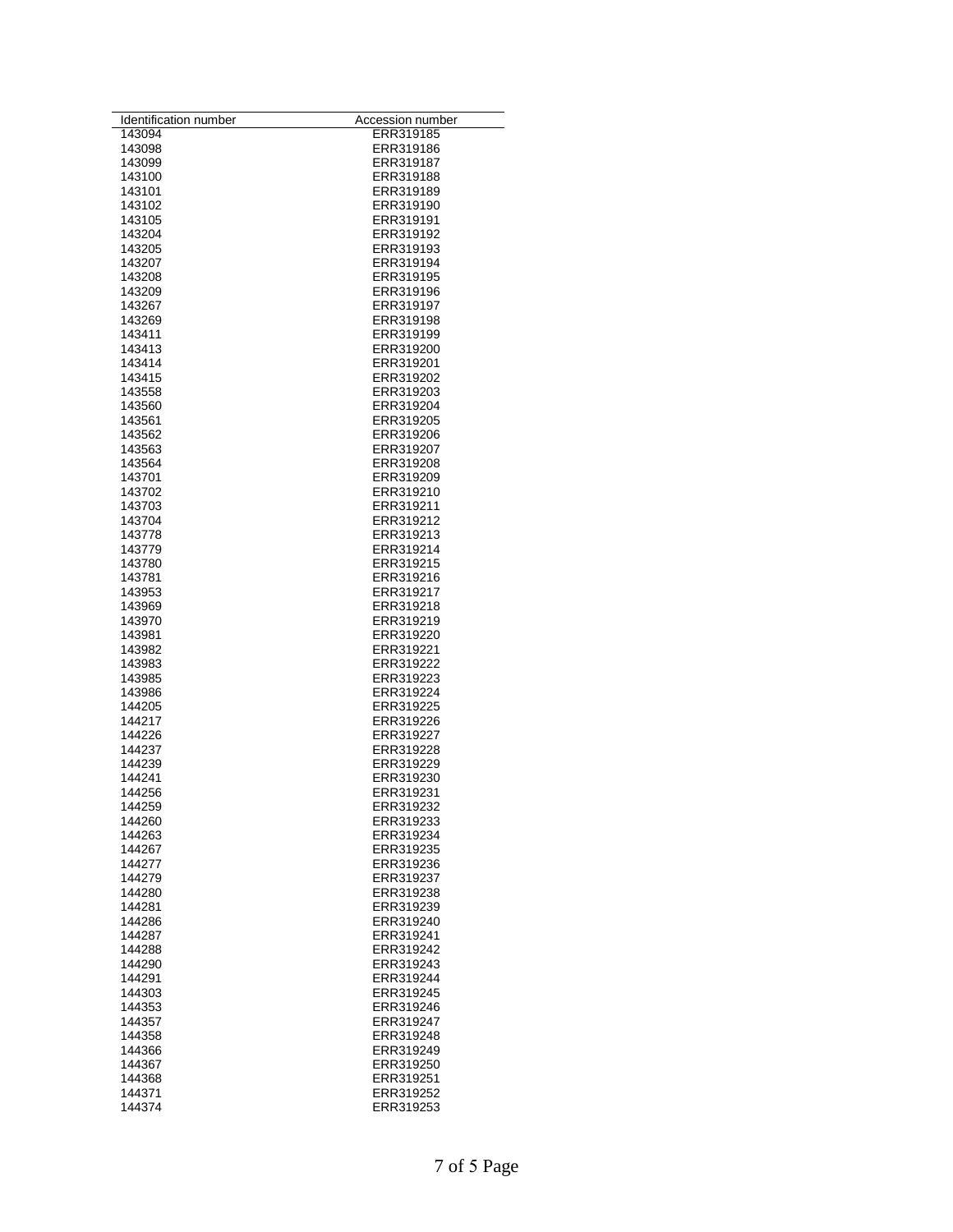| Identification number | Accession number |
|-----------------------|------------------|
| 144375                | ERR319254        |
| 144376                | ERR319255        |
| 144444                | ERR319256        |
| 144445                | ERR319257        |
| 144446                | ERR319258        |
| 144555                | ERR319259        |
| 144587                | ERR319260        |
| 144630                | ERR319261        |
| 144632                | ERR319262        |
| 144635                | ERR319263        |
| 144636                | ERR319264        |
| 144642                | ERR319265        |
| 144668                | ERR319266        |
| 144669                | ERR319267        |
| 144748                | ERR319268        |
| 144885                | ERR319269        |
| 144890                | ERR319270        |
| 144891                | ERR319271        |
| 145087                | ERR319272        |
| 145088                | ERR319273        |
| 145089                | ERR319274        |
| 145090                | ERR319275        |
| 145091                | ERR319276        |
| 145137                |                  |
|                       | ERR319277        |
| 145138                | ERR319278        |
| 145139                | ERR319279        |
| 145140                | ERR319280        |
| 145141                | ERR319281        |
| 145142                | ERR319282        |
| 145143                | ERR319283        |
| 145145                | ERR319284        |
| 145146                | ERR319285        |
| 145295                | ERR319286        |
| 145296                | ERR319287        |
| 145297                | ERR319288        |
| 145298                | ERR319289        |
| 145299                | ERR319290        |
| 145304                | ERR319291        |
| 145308                | ERR319292        |
| 145309                | ERR319293        |
| 145310                | ERR319294        |
| 145311                | ERR319295        |
| 145312                | ERR319296        |
| 145550                | ERR319297        |
| 145560                | ERR319298        |
| 145583                | ERR319299        |
| 145641                | ERR319300        |
| 145698                | ERR319301        |
| 145781                | ERR319302        |
| 145782                | ERR319303        |
| 145783                | ERR319304        |
| 145784                | ERR319305        |
| 145999                | ERR319306        |
| 146000                | ERR319307        |
| 146001                | ERR319308        |
| 146002                | ERR319309        |
|                       |                  |
| 146003                | ERR319310        |